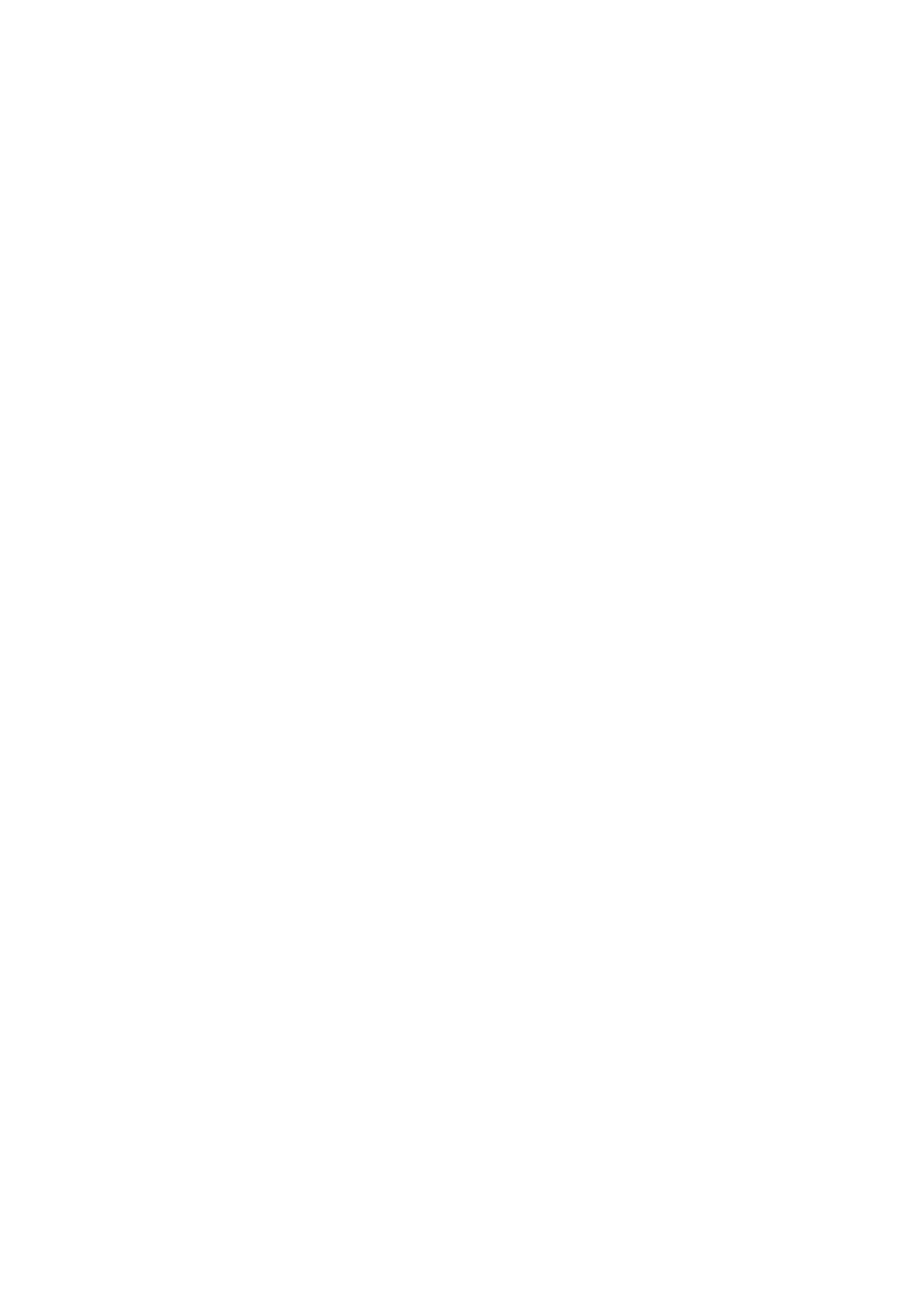建进程, 表述变量, 通过进程间信息传输等对模型进行 描述<sup>[\[13](#page-7-0)]</sup>. 使用 Promela 语言对 Delta 协议进行如下描述.

|                  | Delta 协议的 Promela 描述                      |                   |
|------------------|-------------------------------------------|-------------------|
| 1.               | chan notiffile=[1]of{byte};               |                   |
|                  |                                           | /*定义全局消息通道*/      |
| 2.               | chan deltaData=[1]of{byte};               |                   |
| $\overline{3}$ . | active proctype Library(){                |                   |
| 4.               | byte nF=1, sF=1, sD=1, dF=1, dD=1;        |                   |
| 5.               | byte rubbish;                             |                   |
| 6.               | do                                        | /*Library 进程, 模拟文 |
| 7.               | ::notifFile!nF                            | 件生成*/             |
|                  |                                           |                   |
| 8.               | ∷deltaData!dD                             |                   |
| 9.               | $od\}$                                    |                   |
| 10.              | active proctype $RP()$                    |                   |
| 11.              | byte getNoti;                             |                   |
|                  |                                           |                   |
| 12.              | byte deltaState;                          |                   |
| 13.              | do                                        |                   |
| 14.              | ::notifFile?getNoti;                      | /*RP 进程变量定义和      |
| 15.<br>16.       | :: $(getNoti==0)$ ->goto continue<br>if   | 状态转移*/            |
|                  |                                           |                   |
| 17.              | fí                                        |                   |
| 18.              | ::(notiState==0)->goto refuse             |                   |
| 19.              | ::(notiState==2)->goto proDelta           |                   |
|                  |                                           |                   |
| 20.              | proSnapsh:                                |                   |
| 21.              | ::snapshFile?getSnapsh;                   |                   |
| 22.              | ::(getSnapsh==0)->goto continue           |                   |
| 23.              | if                                        |                   |
|                  |                                           | /*RP 进程中的         |
| 24.              | fí                                        | Snapshot 处理状态*/   |
| 25.              | ::(snapshState==0)->goto refuse           |                   |
|                  | progress1:                                |                   |
| 26.              | snapshData?getSnapshData                  |                   |
| 27.              | ::(getSnapshData==0)->goto continue       |                   |
| 28.              | goto continue                             |                   |
| 29.              | proDelta:                                 |                   |
|                  |                                           |                   |
| 30.              | ::deltaFile?getDelta;                     |                   |
| 31.              | ::(getDelta==0)->goto continue            |                   |
| 32.              | if                                        |                   |
|                  |                                           | /*RP 进程中的 Delta 处 |
| 33.              | fí                                        | 理状态*/             |
| 34.              | $\therefore$ (deltaState==0)->goto refuse |                   |
| 35.              | progress2:deltaData?getDeltaData          |                   |
| 36.              | ::(getDeltaData==0)->goto continue        |                   |
| 37.              | goto continue                             |                   |
|                  |                                           |                   |
| 38.              | refuse:                                   |                   |
|                  |                                           | /*RP 进程中出错或循      |
| 39.              | continue:                                 | 环转移状态*/           |
|                  |                                           |                   |
| 40.              | $od\}$                                    |                   |

[图](#page-5-0) [5](#page-5-0) 为 Promela 模型中各进程间信息传递过程及

状[态转移](#page-5-0)图. 在 Promela 模型中, 构建了两个进程 proctype Library 和 proctype RP 分别用以模拟 Delta 协议中 RPKI 资料库端和 RP 依赖方的运行状态. proctype Library 进程对控制文件的生成和数据打包进 行了模拟, 此进程为循环进程, 若产生文件生成或数据 打包失败则循环, 生成的文件和数据都将被公用全局 通道变量 notifFile、snapshFile、snapshData、 deltaFile、deltaData 负载以供 proctype\_RP 进程获取. proctype RP 为 Delta 主要的协议逻辑模拟进程, [表](#page-3-0) [2](#page-3-0) 中为进程中变量与之对应的模拟状态和模型中取值.

表 2 Delta 协议模型进程内变量

| 进程内变量         | 模拟状态                | 值     |
|---------------|---------------------|-------|
| getNoti       | Notification 文件获取状态 |       |
| notiState     | Notification 文件验证状态 |       |
| getSnapsh     | Snapshot 文件获取状态     |       |
| getSnapshData | Snapshot 数据获取状态     | 0/1   |
| snapshState   | Snapshot 文件验证状态     |       |
| getDelta      | Delta 文件获取状态        |       |
| getDeltaData  | Delta 数据获取状态        |       |
| deltaState    | Delta 文件验证状态        | 0/1/2 |

pro[ctype\\_](#page-3-0)RP 进程中主要的循环逻辑在 do…od 循 环体中, [表](#page-3-0) [2](#page-3-0) 中的状态变量则由 if…fi 结构内的语句进 行随机的数值变换, 以表述文件验证或数据获取的成 功与否, 根据状态数据表述的结果在逻辑处理之间使 用 goto 语句进行跳转, 主要的三个处理逻辑部分分别 为主循环体中的 Notification 文件处理逻辑、Snapshot 文件处理逻辑 proSnapsh 和 Delta 文件处理逻辑 proDelta. 同时在 Promela 模型中标注了下述语句: ::(1)->progress1: snapshData?getSnapshData 和::(1)-> progress2:deltaData?getDeltaData 分别使用模型标记关 键字 progress 用于指示 SPIN 在验证过程不允许出现 从不执行语句 snapshData?getSnapshData 和 deltaData?getDeltaData 的循环发生, 因为此两条语句所 表示的模型意义分别是从 proctype\_Library 进程获取 Snapshot 数据和 Delta 数据, 为该验证模型必须可达的 "可[接受](#page-5-1)["](#page-5-1)状态.

[\(3\) De](#page-5-1)lta 协议[模型的](#page-3-1) SPIN 验证

[图](#page-5-1) [6](#page-5-1) 所示是由 [Prom](#page-3-1)ela 模型生成的 Delta 协议逻 辑自动机, 其本质与[图](#page-3-1) [4](#page-3-1) 自动机相同, 只不过在 Promela 描述中加入了循环用转移状态, 所以略有差异.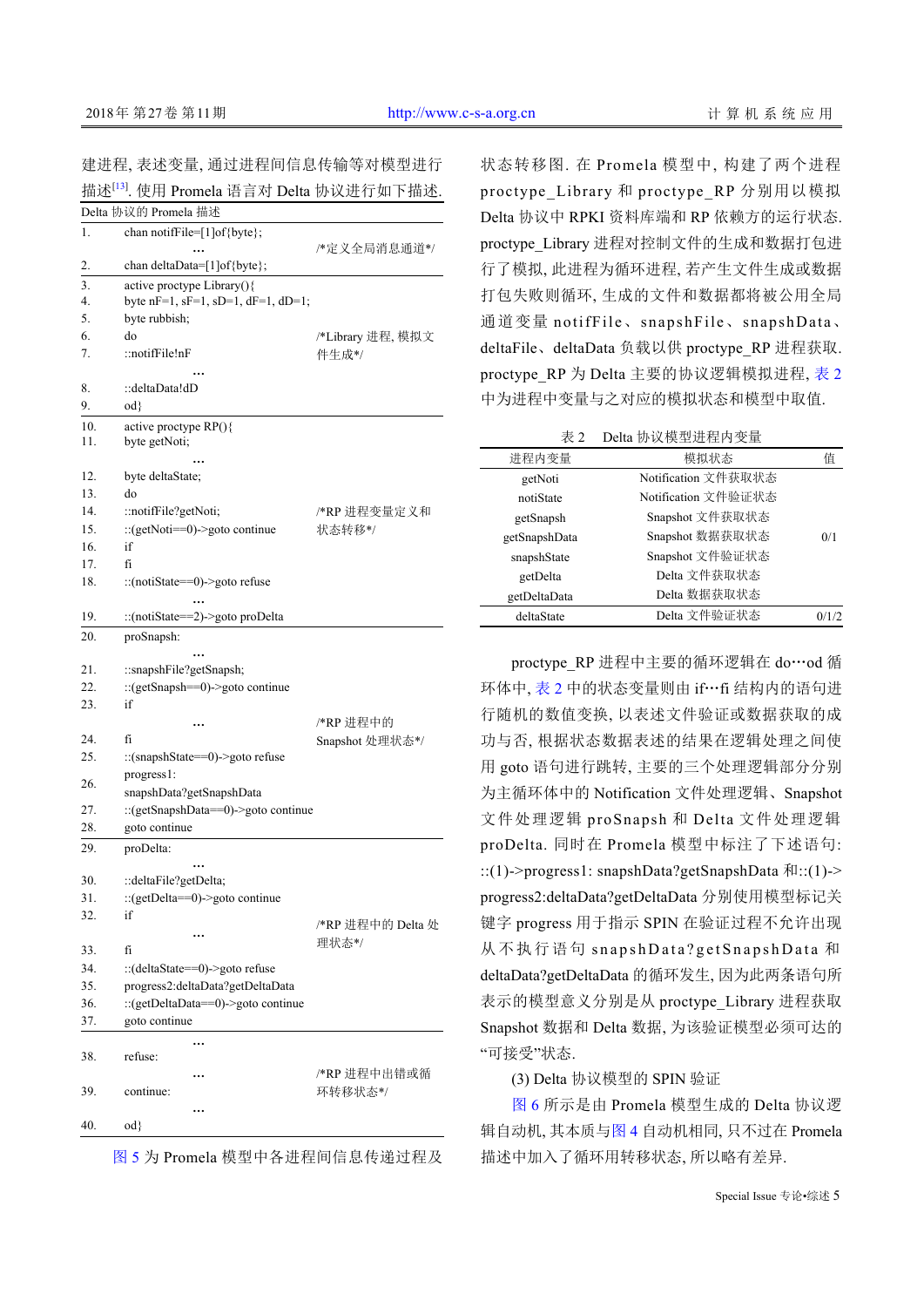

图 5 Delta 协议 Promela 模型

<span id="page-5-0"></span>

图 6 Promela 模型生成的自动机

<span id="page-5-1"></span>[图](#page-5-2) [7](#page-5-2) 为使用 SPIN 对 Delta 协议的 Promela 模型进 行验证的结果, 验证结果表示 Delta 协议不存在"死 锁"、"无效循环"等不安全协议特性, 同时其协议逻辑 完全可达.

[图](#page-6-0) [8](#page-6-0) 为 Promela 模型的模拟运行, 共进行 10 000 步模拟运行, 无任何报错, 协议稳定性较高.

 $-1$ 

| Edit View.                             |                            | Smaatz, Realty Hoff Glieff Gwam Rat Web-              |                                                     | Save Securities - Restrict Securities | <b>kGut</b>                                                                                                                                           |             |              |               |
|----------------------------------------|----------------------------|-------------------------------------------------------|-----------------------------------------------------|---------------------------------------|-------------------------------------------------------------------------------------------------------------------------------------------------------|-------------|--------------|---------------|
|                                        |                            | Safety                                                | Storage Mode                                        |                                       |                                                                                                                                                       | Scorch Mode |              |               |
| safety                                 |                            |                                                       | F. cultourthen                                      |                                       | · depth first search                                                                                                                                  |             |              |               |
|                                        |                            | + invalid endstates (deadbook)                        | + minimized automata (sigur)                        |                                       | $V +$ partial order reduction                                                                                                                         |             |              |               |
|                                        | $y +$ spection violations. |                                                       | $+$ collecte compression                            |                                       | + bounded context switching                                                                                                                           |             | <b>Shane</b> | <b>Siheaw</b> |
|                                        | + writes assortions        | Liveness.                                             | hash-compact: C bitstate/supertrace<br>Never Claims |                                       | with bound: 0                                                                                                                                         |             | Case         | Arbentreut    |
|                                        | · han progress eveles      |                                                       | + do not use a never clam or itl property           |                                       | + iterative worch for short trail.<br>Trapping                                                                                                        |             | Parsmotor    |               |
|                                        | acceptance cycles!         |                                                       | use claim.                                          |                                       | - hroadth arct search<br>v + partial order reduction                                                                                                  |             | Options      | Sottings:     |
|                                        |                            | enforce week farness constraint                       | claim name (cet);                                   |                                       | Preset urreschable code                                                                                                                               |             |              |               |
|                                        |                            |                                                       |                                                     |                                       | <b>Sistem Henri III</b>                                                                                                                               |             |              |               |
|                                        |                            |                                                       | <b>Thur</b>                                         | <b>STOP</b>                           |                                                                                                                                                       | pan.out     |              |               |
|                                        | ×                          |                                                       |                                                     | pan: wrote deta.prnt.trail            |                                                                                                                                                       |             |              |               |
|                                        |                            | cicita protocol model<br>Promole language description |                                                     |                                       |                                                                                                                                                       |             |              |               |
|                                        | $\ddot{\phantom{1}}$       |                                                       |                                                     |                                       | (Spin Version 6.4.7 - 19 August 2017)                                                                                                                 |             |              |               |
|                                        |                            |                                                       |                                                     |                                       | Warning: Search not completed                                                                                                                         |             |              |               |
|                                        |                            | chan notifile=[1]ol(byte);                            |                                                     |                                       | + Partial Order Regardian                                                                                                                             |             |              |               |
|                                        |                            | chan snapshFile-[1]of(byte);                          |                                                     |                                       |                                                                                                                                                       |             |              |               |
|                                        |                            | chan enapshData-f1loffbytel:                          |                                                     |                                       | Full statespace search for:<br>never claim<br>$+(np)$<br>assertion violations + 61 within scope of claim)<br>non-progress cycles » (laimess disabled) |             |              |               |
| ۵                                      |                            | chan detallite=(1)o(byte);                            |                                                     |                                       |                                                                                                                                                       |             |              |               |
| 10                                     |                            | chan deltaData=l11of(bytel)                           |                                                     |                                       |                                                                                                                                                       |             |              |               |
| 11                                     |                            |                                                       |                                                     |                                       | imatic end states - (disabled by never daim)                                                                                                          |             |              |               |
| 12                                     |                            | active proctype Library()                             |                                                     |                                       |                                                                                                                                                       |             |              |               |
| 13                                     |                            |                                                       |                                                     |                                       | State-vector 64 byte, depth reached 3, errors: 1                                                                                                      |             |              |               |
| 14                                     |                            | byte nF=1,sF=1,sD=1,dF=1,dD=1;                        |                                                     | 2 states, stored                      |                                                                                                                                                       |             |              |               |
| 15                                     |                            | tryto rubbish:                                        |                                                     | 0 states, inatched                    |                                                                                                                                                       |             |              |               |
| 16                                     |                            | da                                                    |                                                     |                                       | 2 transitions (= stored=matched)                                                                                                                      |             |              |               |
| 17                                     |                            | : moldFile?rubbish:                                   |                                                     | 0 złomic steps                        |                                                                                                                                                       |             |              |               |
| 18                                     |                            | ::srupshFile?rubbish;                                 |                                                     | hash conflicts:                       | 0 (resolved)                                                                                                                                          |             |              |               |
| 19<br>20                               |                            | :srupshData?rubbish;<br>point of the Problems         |                                                     |                                       |                                                                                                                                                       |             |              |               |
| 21                                     |                            | : vieltsData?rubbish:                                 |                                                     |                                       | Stats on memory usage (in Megabyles):                                                                                                                 |             |              |               |
| $\overline{\mathbf{z}}$                |                            |                                                       |                                                     |                                       | 0.000 equivalent memory usage for states (stored'(State-vector + overhead))                                                                           |             |              |               |
| 23                                     |                            | troffFleinF                                           |                                                     |                                       | 0.284 adjustmentory usage for states                                                                                                                  |             |              |               |
| 24                                     |                            | ::snapshFleisF                                        |                                                     |                                       | 64,000 memory used for heath table (-w24)                                                                                                             |             |              |               |
| 25                                     |                            | (tatalhOata)                                          |                                                     |                                       | 0.343 memory used for DFS stack (-m10000)<br>64.539 total actual memory usage                                                                         |             |              |               |
| 26                                     |                            | ::dotaFloidF                                          |                                                     |                                       |                                                                                                                                                       |             |              |               |
| 27                                     |                            | OhlistsOstivin                                        |                                                     |                                       |                                                                                                                                                       |             |              |               |
| 28                                     |                            | od                                                    |                                                     |                                       |                                                                                                                                                       |             |              |               |
| 29                                     |                            |                                                       |                                                     | pan: clagsed time 0 seconds           |                                                                                                                                                       |             |              |               |
| 30                                     |                            |                                                       |                                                     |                                       | To replay the error-trait, goto Simulate Replay and select "Run"                                                                                      |             |              |               |
| $\overline{31}$<br>active proctyce RPO |                            |                                                       |                                                     |                                       |                                                                                                                                                       |             |              |               |

图 7 Promela 模型验证结果

<span id="page-5-2"></span>通过上述验证过程, 可以从逻辑层面非常严密地

6 专论•综述 Special Issue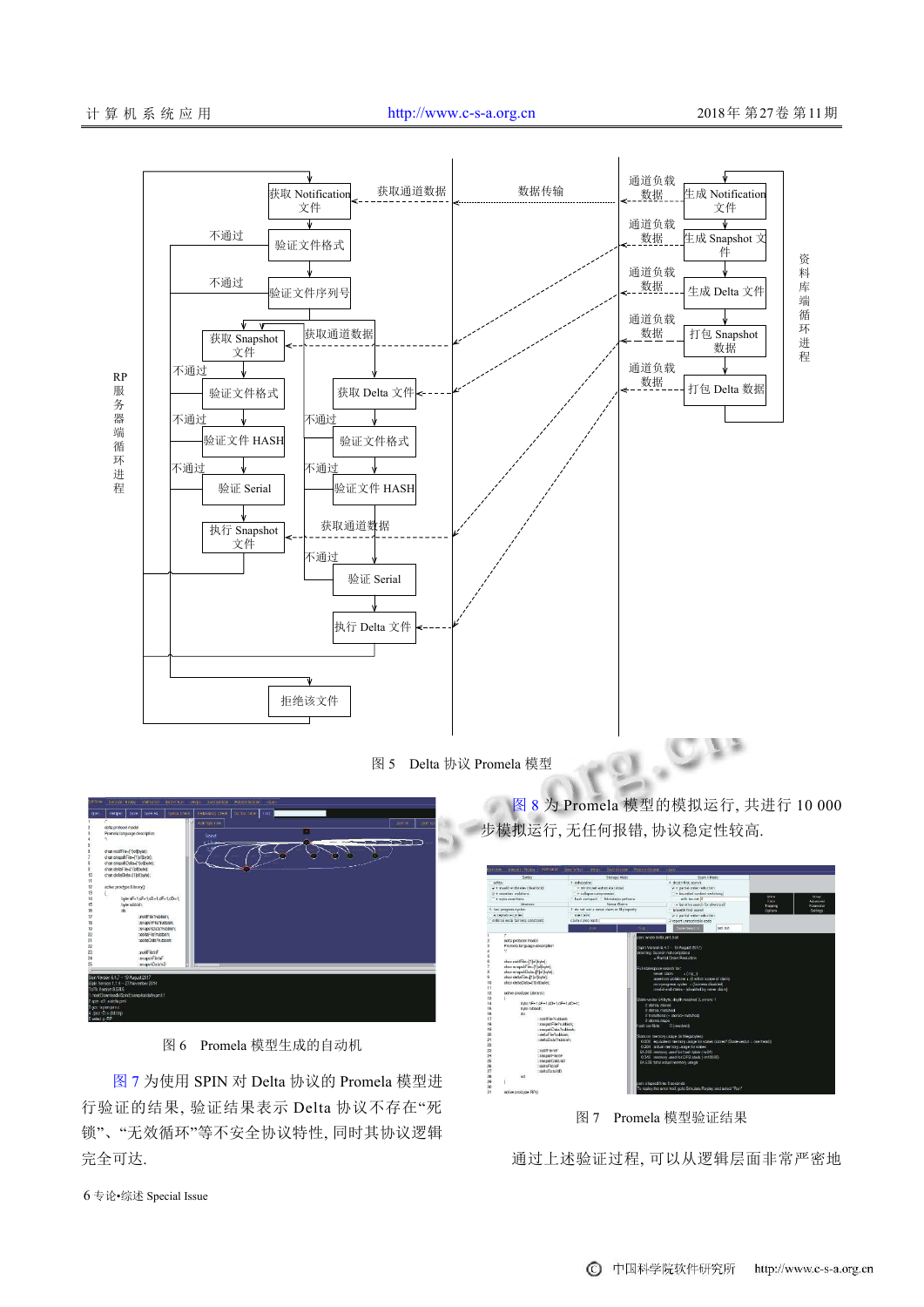证明: Delta 协议不存在"死锁"、"无效循环"等不安全 协议特性, 同时其协议逻辑完全可达, 具有非常高的协 议安全性. 通过模拟运行则可以体现出其具备极高的 稳定性.



图 8 Promela 模型模拟运行

## <span id="page-6-0"></span>3 Delta 协议实现

Promela 构建的协议模型不仅可以对协议验证进 行模拟, 同时由于具备完整的协议结构, 也可以在协议 的实现中进行指导. 本文基于 Delta 的 Promela 模型, 使用 Python 对 Delta 协议进行了实现开发. 截止本文 撰写, 该 Delta 功能为国内首次实现, 源码已呈现于 GitHub 供开源使用 [https://github.com/sihaolin/RPKI-](https://github.com/sihaolin/RPKI-Delta-Protocol)[Delta-Protocol](https://github.com/sihaolin/RPKI-Delta-Protocol). 表 3 为该协议实现的各主要功能函数, 可以从逻辑上完整搭建 Delta 协议的工程架构, 望能对 其他有需求的开发者提供参考和帮助.

## 4 总结

通过上文阐述, 可以看出 Delta 协议具有较高协议 安全特性, 且其协议逻辑稳定. 相较于 RPKI 体系中早 期使用的 Rsync 同步工具, Delta 协议的同步可控性得 到大幅提升, 增量更新的方式也使得其更新效率大幅 提高, 严密的控制文件格式验证和 HTTPS 协议对传输 数据的加密也使得数据同步的安全性得到保障, Delta 协议对资料库服务器更少的资源占用则使得服 务器在遭受 DDOS 攻击时具有更高的抵御力. Delta 协 议已经较为成熟, 且具备 RPKI 体系所需的优秀特性, 在未来一段时间内将会完全替代 Rsync, 成为组成 RPKI 体系的重要组件.

| 表 3 | Delta 实现的主要功能函数 |
|-----|-----------------|
|-----|-----------------|

| Delta 协议主要功能函数               | 功能示意                       |
|------------------------------|----------------------------|
|                              | 解析配置文件, 获取控制文件的            |
| delta Read Conf()            | CA 分发点                     |
| obtain File(current Node)    | 获取当前控制文件                   |
| obtain H Sha256(file Name)   | 生成文件的 HASH 值               |
| validate Notifica File Fo()  | 验证 Notification 格式         |
| validate Snapsh File Fo()    | 验证 Snapshot 格式             |
| validate_Delta_File_Format() | 验证 Delta 文件格式              |
|                              | 解析 Notification 文件, 获取文件负  |
| parse Notification File()    | 载的信息                       |
|                              | 解析 Snapshot 文件, 构建元素树 s E, |
| parse Snapshot File()        | 并返回数据                      |
|                              | 解析 Snapshot 文件, 构建元素树      |
| parse Delta File()           | d E, 并返回数据                 |
| rsync File(URI)              | 通过 URI 远程获取证书数据            |
| processing_Snap_File(s_E)    | 传入元素树 s E, 执行 Snapshot 文件  |
| processing Delta File(d E)   | 传入元素树 d E. 执行 Delta 文件     |
|                              | 主体循环,调用其他功能函数,构建           |
| main()                       | 各个文件验证的主要协议逻辑 并获           |
|                              | 取数据                        |

## 参考文献

- 马迪, 沈烁. 基于本地信任锚点管理的 RPKI 安全运行机 1 制研究. 电信科学, 2013, 29(9): 55–59. [doi: [10.3969/j.issn.](http://dx.doi.org/10.3969/j.issn.1000-0801.2013.09.010) [1000-0801.2013.09.010\]](http://dx.doi.org/10.3969/j.issn.1000-0801.2013.09.010)
- 贾佳, 延志伟, 耿光刚, 等. BGP 路由泄露研究. 网络与信 2 息安全学报, 2016, 2(8): 54–61.
- 3 Ballani H, Francis P, Zhang XY. A study of prefix hijacking and interception in the internet. Proceedings of the 2007 Conference on Applications, Technologies, Architectures, and Protocols for Computer Communications. Kyoto, Japan. 2007. 265–276. [doi: [10.1145/1282427.1282411](http://dx.doi.org/10.1145/1282427.1282411)]
- 4 许圣明, 马迪, 毛伟, 等. 基于有序哈希树的 RPKI 资料库 数据同步方法. 计算机系统应用, 2016, 25(6): 141–146. [doi: [10.15888/j.cnki.csa.005203](http://dx.doi.org/10.15888/j.cnki.csa.005203)]
- 刘晓伟, 延志伟, 耿光刚, 等. RPKI 中 CA 资源分配风险及 5 防护技术. 计算机系统应用, 2016, 25(8): 16–22. [doi: [10.15888/j.cnki.csa.005313](http://dx.doi.org/10.15888/j.cnki.csa.005313)]
- 6 王娜, 杜学绘, 王文娟, 等. 边界网关协议安全研究综述. 计 算机学报, 2017, 40(7): 1626–1648.
- 肖美华, 薛锦云. 基于 SPIN/Promela 的并发系统验证. 计 7 算机科学, 2004, 31(8): 201–203, 208. [doi: [10.3969/j.issn.](http://dx.doi.org/10.3969/j.issn.1002-137X.2004.08.059) [1002-137X.2004.08.059\]](http://dx.doi.org/10.3969/j.issn.1002-137X.2004.08.059)
- 韩德帅, 杨启亮, 邢建春. 一种软件自适应 UML 建模及其 8 形式化验证方法. 软件学报, 2015, 26(4): 730–746. [doi: [10.13328/j.cnki.jos.004758](http://dx.doi.org/10.13328/j.cnki.jos.004758)]
- 9 郭伟, 缪力, 张大方, 等. 基于 Spin 的 UML 状态图模型检

Special Issue 专论•综述 7